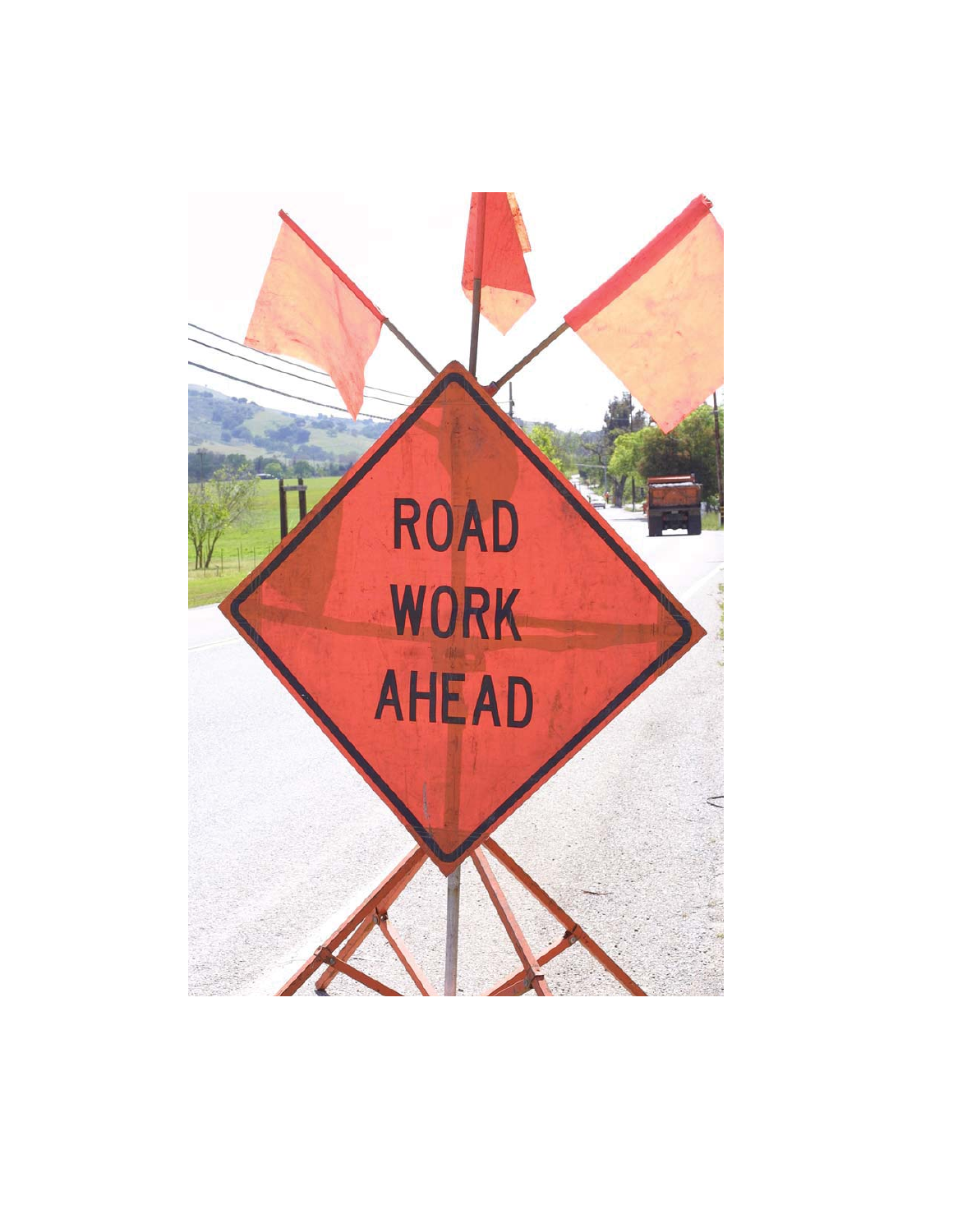## **SECTION ELEVEN** NEXT STEPS & UPDATES

The Expressway Study's *Implementation Plan* will be submitted to the Santa Clara Valley Transportation Authority (VTA) for inclusion in the Valley Transportation Plan (VTP) 2030 process. It is anticipated that VTP 2030 will incorporate all projects and priorities as identified in the plan. VTP 2030 will also determine the amount of federal and state funding that will be allocated to the expressway program over the next 30 years.

## Next Steps

Based on key recommendations in the *Implementation Plan,* the County of Santa Clara will pursue the following activities:

- ◆ Participate in the development of the South County Circulation Study to be managed by VTA.
- ◆ Implement signal timing plans for Foothill, Oregon-Page Mill, and San Tomas Expressways using results of signal timing studies conducted by the Expressway Study.
- Monitor the performance of expressway high-occupancy vehicle (HOV) lanes using the established performance measures and take corrective action for underperforming lanes.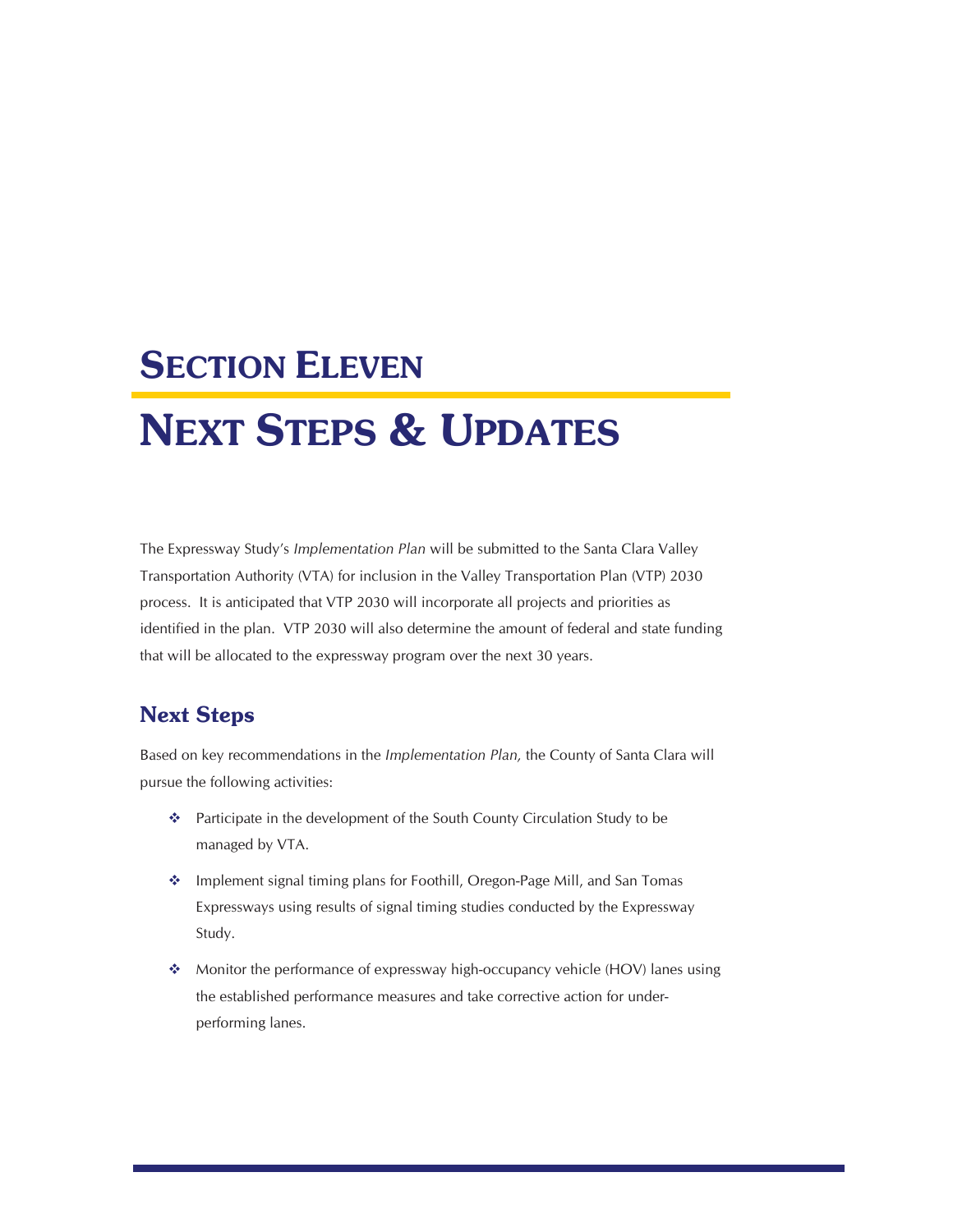- Conduct the environmental review and the Regional Transportation Plan (RTP) amendment process for converting the Lawrence HOV lane north of US 101 and Montague HOV lane east of I-880 to mixed-flow lanes.  $\mathcal{L}_{\mathcal{C}}$
- $\frac{1}{2}$ Work with Caltrans to determine what is needed to continue expressway HOV lanes across freeway interchanges.
- Update County policies regarding bicycle and pedestrian access on the expressways as needed to be consistent with the *Implementation Plan*, including adopting the policy for designating new bike lanes, establishing the bike lane designation criteria, and continuing to work with cities in reviewing city ordinances prohibiting pedestrians and seeking their repeal where determined unnecessary.
- $\triangle$  Work with Caltrans to study design options to eliminate freeway interchange ramp conflicts for bicyclists traveling on expressways.
- Work closely with VTA and the cities to pursue the *Implementation Plan* Funding Strategy.
- $\cdot$  Continue to pursue grants and partnerships to the extent operating funds can support match requirements or added maintenance responsibilities.
- Update the *Implementation Plan* every three years in conjunction with the triennial updates of VTA's VTP to reflect changing traffic and financial conditions.
- ◆ Prepare an interim update if VTA does not fully fund the Tier 1A list of roadway projects in VTP 2030.

## Interim Plan Update

The 28 Tier 1A roadway capacity and operational projects address the top priorities for each expressway and city and improves most of the current level of service (LOS) and operational/safety problem areas. The *Implementation Plan* recommends all of Tier 1A be funded as part of the VTP 2030 Expressway Program at a total cost of \$150 million. With only \$80 million currently shown in the VTP 2020 Expressway Program, an additional \$70 million must be identified during the VTP 2030 process.

Should VTA decide not to allocate \$150 million to the expressways, decisions will be needed on which of the 28 projects will be funded within the available allocation. If it is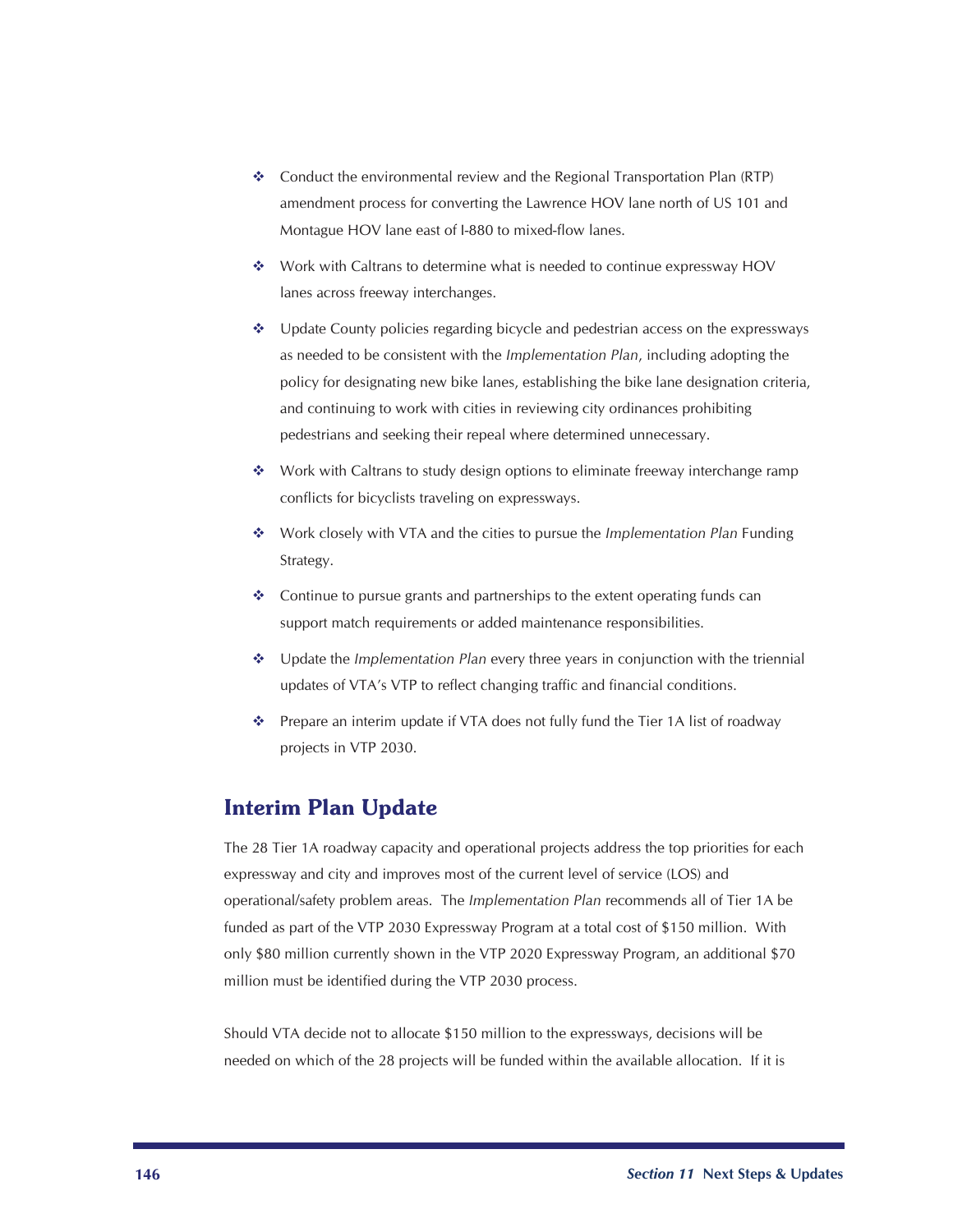necessary to prioritize the Tier 1A projects, the Expressway Study's collaborative process will be used to set the criteria and develop the priority list. The timeline will require that the interim update take place in 2004 prior to completion of VTP 2030.

## Triennial Plan Updates

The *Implementation Plan's* project lists, cost estimates, and other recommendations are based on conditions known today. The plan will be revisited prior to each VTP update so the VTP Expressway Program stays current.

The process used during each update will vary depending on the types of revisions that may be necessary. In those years where new conditions do not affect the expressway project list or priorities, the update is likely to be more administrative in nature with participation by the County Roads Commission and approval by the Board of Supervisors. Should there be a critical issue for one expressway or city, the County will set up a collaborative planning process involving affected staff and policymakers to deal with that issue. If major revisions to the plan are needed, the Policy Advisory Board (PAB) and Technical Working Group (TWG) will be re-established. It is anticipated that every third or fourth update (9 to 12 years) will require the full collaborative planning and technical analysis process.

Specific issues to be addressed in future *Implementation Plan* updates include the following:

- $\bullet$  Develop a delivery schedule for the Tier 1A list of projects during the update immediately preceding the first availability of funds. Whether or not Tier 1A is fully funded in VTP 2030, the funds will be allocated over a 30-year period. In addition, the first set of funds will likely become available after 2006. Therefore, it is necessary to develop a delivery schedule for the project list to determine when each project will receive funding once more is known about the timing of funding availability.
- ◆ Prioritize the Tier 1B interchange projects when enough expressway program funding becomes available to pursue Tier 1B projects. The Funding Strategy includes a recommended process for prioritizing the projects.
- Incorporate any expressway-related recommendations from the South County Circulation Study*.*